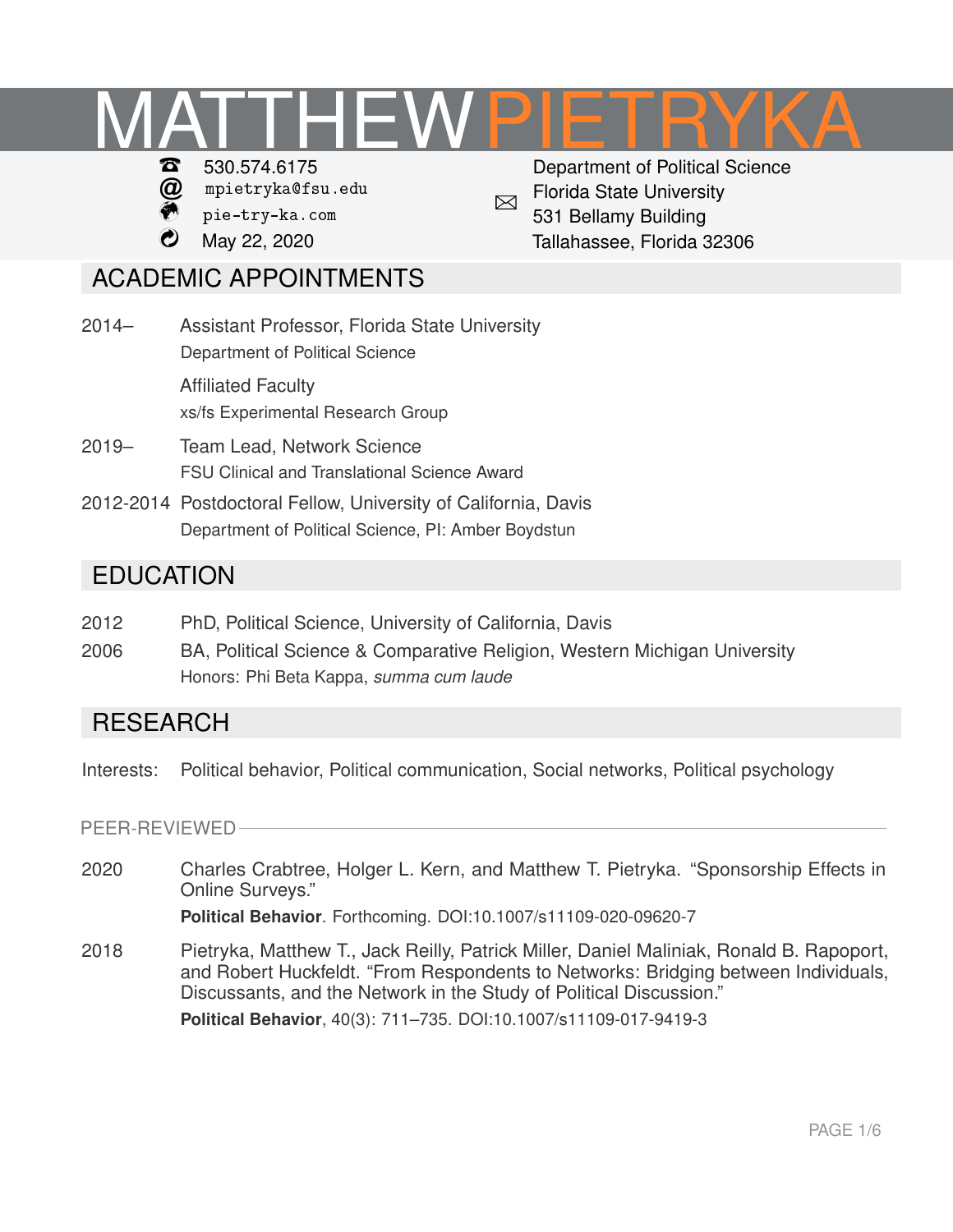2017 [Pietryka, Matthew T. and Donald A. DeBats. "It's Not Just What You Have, but Who You](https://doi.org/10.1017/S000305541600071X) [Know: Networks, Social Proximity to Elites, and Voting in State and Local Elections."](https://doi.org/10.1017/S000305541600071X) **American Political Science Review**, 111(2): 360-378. DOI: 10.1017/S000305541600071X - Received APSA's 2018 Heinz Eulau award for the best article published in the APSR in the previous year - Received the APSA Political Networks section's 2018 Political Ties Award for the best article published on political networks over the past two years 2016 [Pietryka, Matthew T. "Accuracy Motivations, Predispositions, and Social Information in](http://onlinelibrary.wiley.com/doi/10.1111/pops.12255/abstract) [Political Discussion Networks."](http://onlinelibrary.wiley.com/doi/10.1111/pops.12255/abstract) **Political Psychology**, 37(3): 367–386. DOI: 10.1111/pops.12255 2014 [Boydstun, Amber E., Rebecca A. Glazier, Matthew T. Pietryka, and Philip Resnik. "Real-](http://poq.oxfordjournals.org/content/78/S1/330.short)[Time Reactions to a 2012 Presidential Debate: A Method for Understanding Which](http://poq.oxfordjournals.org/content/78/S1/330.short) [Messages Matter."](http://poq.oxfordjournals.org/content/78/S1/330.short) **Public Opinion Quarterly**, 78(S1): 330-343. DOI: 10.1093/poq/nfu007 2014 [Boydstun, Amber E., Jessica T. Feezell, Rebecca A. Glazier, Timothy Jurka, and](http://journals.cambridge.org/action/displayAbstract?fromPage=online&aid=9365721&fileId=S1049096514001127) [Matthew T. Pietryka. "Colleague Crowdsourcing: A Method for Incentivizing National](http://journals.cambridge.org/action/displayAbstract?fromPage=online&aid=9365721&fileId=S1049096514001127) [Student Engagement and Large-N Data Collection."](http://journals.cambridge.org/action/displayAbstract?fromPage=online&aid=9365721&fileId=S1049096514001127) **PS: Political Science & Politics**, 47(04): 829-834. DOI: 10.1017/s1049096514001127 2014 [Huckfeldt, Robert, Matthew T. Pietryka, and Jack Reilly. "Noise, Bias, and Expertise in](http://www.sciencedirect.com/science/article/pii/S0378873313000105) [Political Communication Networks."](http://www.sciencedirect.com/science/article/pii/S0378873313000105) **Social Networks**, 36: 110-121. DOI: 10.1016/j.socnet.2013.02.003 2013 [Pietryka, Matthew T. and Randall MacIntosh. "An Analysis of ANES Items and their Use](http://pan.oxfordjournals.org/content/early/2013/06/17/pan.mpt009.full?sid=2522cf6b-f46b-42a8-b1b1-9cfec462f703) [in the Construction of Political Knowledge Scales."](http://pan.oxfordjournals.org/content/early/2013/06/17/pan.mpt009.full?sid=2522cf6b-f46b-42a8-b1b1-9cfec462f703) **Political Analysis**, 21(4): 407-429. DOI: 10.1093/pan/mpt009 2013 [Boydstun, Amber E., Rebecca A. Glazier, and Matthew T. Pietryka. "Playing to the](http://www.tandfonline.com/doi/abs/10.1080/10584609.2012.737423) [Crowd: Agenda Control in Presidential Debates."](http://www.tandfonline.com/doi/abs/10.1080/10584609.2012.737423) **Political Communication**, 30(2): 254-277. DOI: 10.1080/10584609.2012.737423 2012 [Pietryka, Matthew T. and Amber E. Boydstun. "Going Maverick: How Candidates](http://www.springerlink.com/content/n50n20p10115h315/) [Can Use Agenda-Setting to Influence Citizen Motivations and Offset Unpopular Issue](http://www.springerlink.com/content/n50n20p10115h315/) [Positions."](http://www.springerlink.com/content/n50n20p10115h315/) **Political Behavior**, 34(4): 737-763. DOI: 10.1007/s11109-011-9180-y 2012 [Pietryka, Matthew T. "The Roles of District and National Opinion in 2010 Congressional](http://apr.sagepub.com/content/early/2012/06/06/1532673X12437555.abstract) [Campaign Agendas."](http://apr.sagepub.com/content/early/2012/06/06/1532673X12437555.abstract) **American Politics Research**, 40(5): 805-843. DOI: 10.1177/1532673x12437555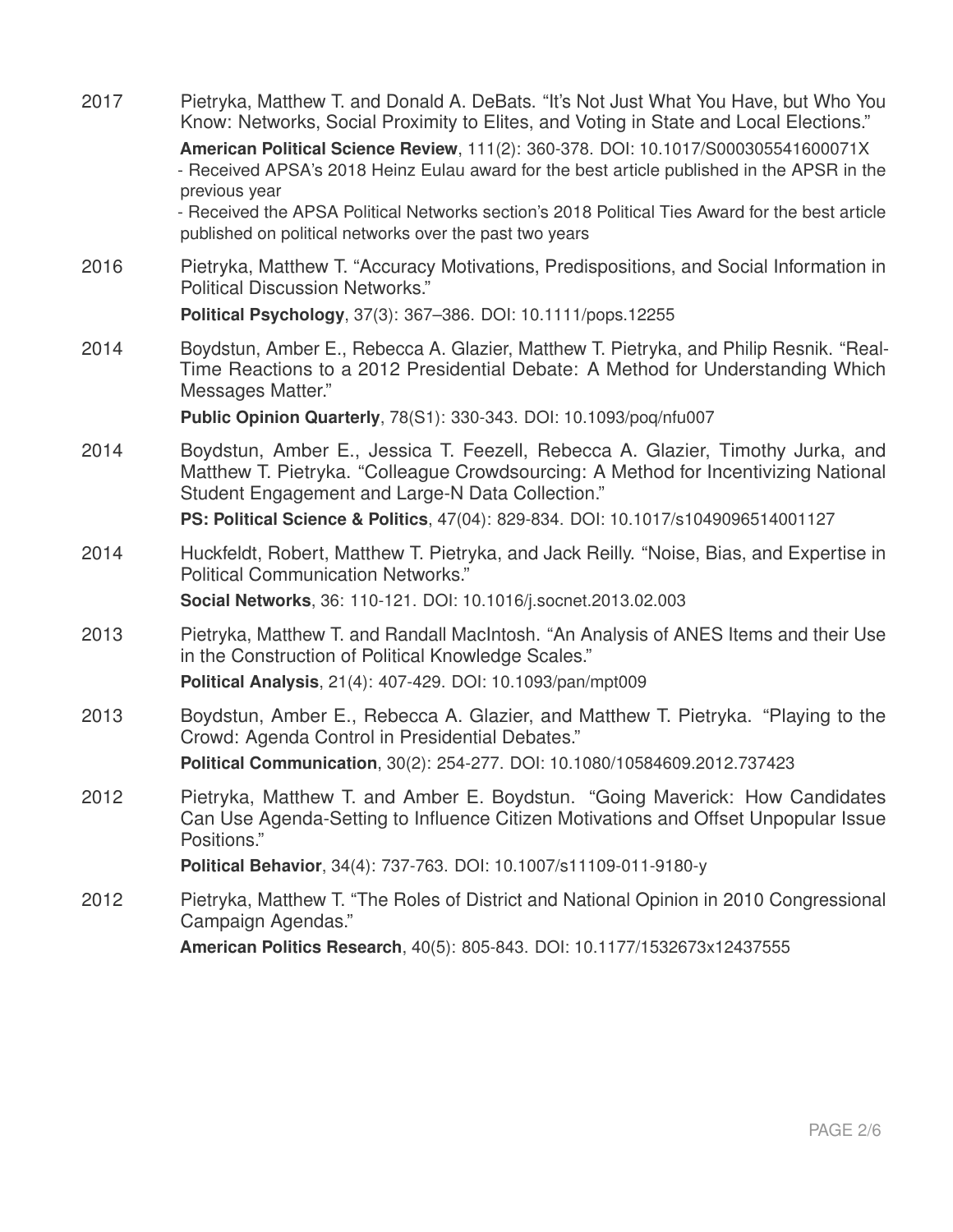BOOK CHAPTERS

2017 Huckfeldt, Robert, Matthew T. Pietryka, and John Barry Ryan. "Networks, Contexts, and the Process of Political Influence." *The Routledge Handbook of Elections, Voting Behaviour, and Public Opinion*, eds. Justin Fisher, Edward Fieldhouse, Mark N. Franklin, Rachel Gibson, Marta Cantijoch, and Christopher Wlezien.

**Routledge**, p. 267-279

2016 Resnik, Philip, Amber E. Boydstun, Rebecca A. Glazier, and Matthew T. Pietryka. "Scalable Multidimensional Response Measurement using a Mobile Platform." Chapter 8 in *Political Communication in Real Time: Theoretical and Applied Research Approaches*, eds. D. Schill, R. Kirk, and A. E. Jasperson.

**Routledge**, p. 143-167.

2014 [Huckfeldt, Robert, Matthew T. Pietryka and Jack Reilly. "Opinion Leaders, Expertise,](http://www.cambridge.org/us/academic/subjects/politics-international-relations/research-methods-politics/experts-activists-and-democratic-politics-are-electorates-self-educating) [and the Complex Dynamics of Political Communication." Chapter 10 in T.K. Ahn, Robert](http://www.cambridge.org/us/academic/subjects/politics-international-relations/research-methods-politics/experts-activists-and-democratic-politics-are-electorates-self-educating) Huckfeldt, and John B. Ryan, *[Experts, Activists, and Democratic Politics: Are Electorates](http://www.cambridge.org/us/academic/subjects/politics-international-relations/research-methods-politics/experts-activists-and-democratic-politics-are-electorates-self-educating) [Self-Educating?](http://www.cambridge.org/us/academic/subjects/politics-international-relations/research-methods-politics/experts-activists-and-democratic-politics-are-electorates-self-educating)*

**Cambridge University Press**, p. 227-247. DOI: 10.1017/cbo9781107706156.010

- 2014 [Huckfeldt, Robert, Matthew T. Pietryka and Jack Reilly. "Noise, Bias, and Expertise: The](http://www.cambridge.org/us/academic/subjects/politics-international-relations/research-methods-politics/experts-activists-and-democratic-politics-are-electorates-self-educating) [Dynamics of Becoming Informed." Chapter 9 in T.K. Ahn, Robert Huckfeldt, and John B.](http://www.cambridge.org/us/academic/subjects/politics-international-relations/research-methods-politics/experts-activists-and-democratic-politics-are-electorates-self-educating) Ryan, *[Experts, Activists, and Democratic Politics: Are Electorates Self-Educating?](http://www.cambridge.org/us/academic/subjects/politics-international-relations/research-methods-politics/experts-activists-and-democratic-politics-are-electorates-self-educating)* **Cambridge University Press**, p. 194-226. DOI: 10.1017/cbo9781107706156.009
- 2013 Huckfeldt, Robert, Jeffery J. Mondak, Matthew Hayes, Matthew T. Pietryka, and Jack Reilly. "Networks, Interdependence, and Social Influence in Politics." In *The Oxford Handbook of Political Psychology*, eds. L. Huddy, D. O. Sears, and J. Levy. **Oxford University Press**, p. 662-698. DOI: 10.1093/oxfordhb/9780199760107.013.0021
- 2011 Stone, Walter J. and Matthew T. Pietryka. "Party, Constituency, and Representation in Congress." In *The State of the Parties: The Changing Role of Contemporary American Parties*, sixth edition, eds. J. C. Green and D. J. Coffey. **Rowman & Littlefield**, p. 333-347.

GRANTS AND AWARDS

- 2019 FSU Committee on Faculty Research Support Grant \$14,000
	-
- 2018 APSA's 2018 Heinz Eulau award for the best article published in the APSR in the previous year for "It's Not Just What You Have, but Who You Know: Networks, Social Proximity to Elites, and Voting in State and Local Elections" (with Donald DeBats)
- 2018 APSA Political Networks section's 2018 Political Ties Award for the best article published on political networks over the past two years for "It's Not Just What You Have, but Who You Know: Networks, Social Proximity to Elites, and Voting in State and Local Elections" (with Donald DeBats)
- 2017 FSU Council on Research & Creativity 2016-2017 Planning Grant \$13,000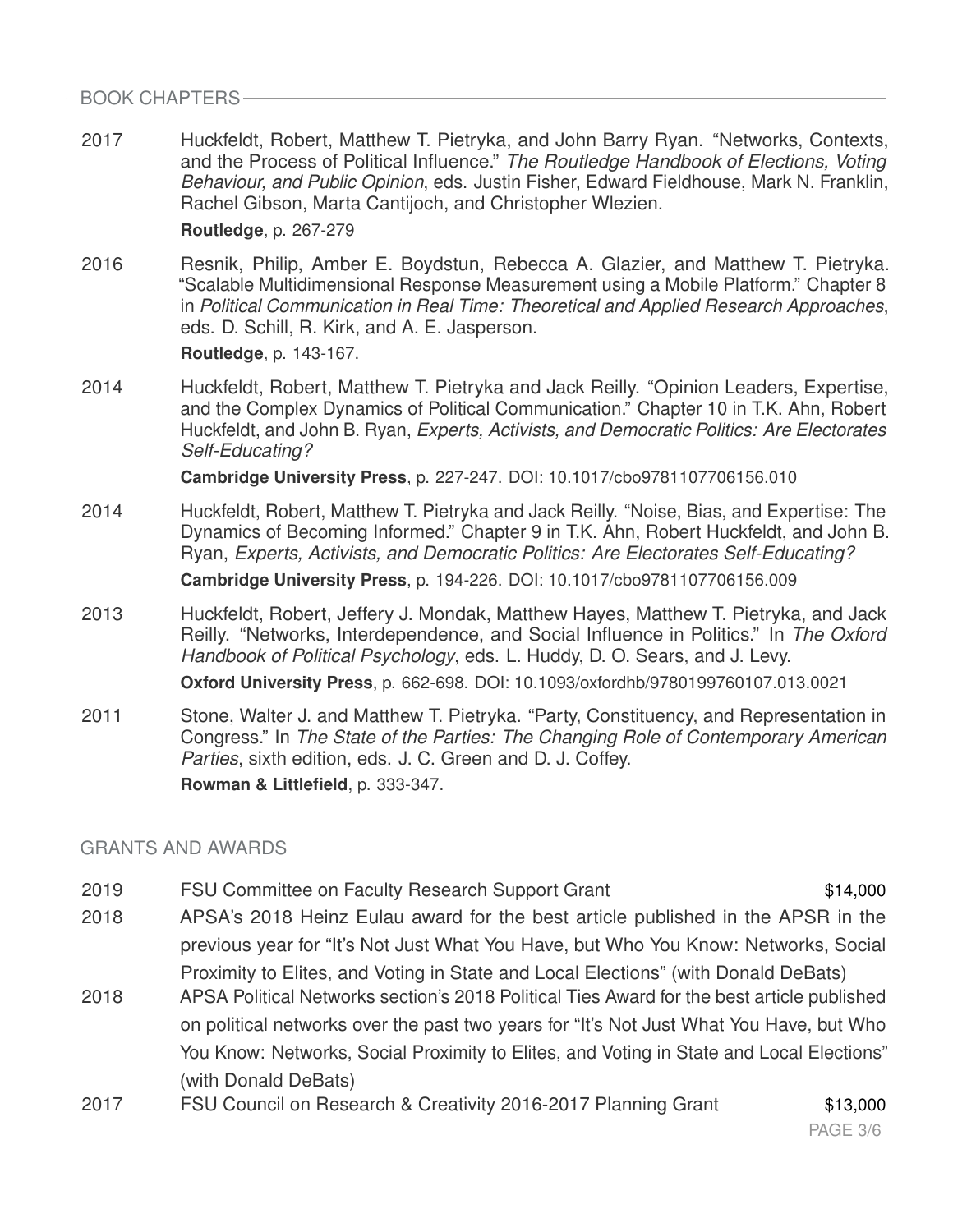| 2016 | FSU Council on Research & Creativity 2015-2016 Small Grant Award       | \$3,000  |
|------|------------------------------------------------------------------------|----------|
| 2015 | Florida State University First Year Assistant Professor Grant          | \$20,000 |
| 2010 | UC Davis Institute of Governmental Affairs Dissertation Research Award | \$1,000  |
| 2009 | UC Davis Political Science Summer Collaborative Research Fellowship    | \$4,000  |
|      | with Amber E. Boydstun                                                 |          |
| 2006 | Floyd and Mary Schwall Fellowship, UC Davis                            | \$93,000 |

## **TEACHING**

| <b>Social Network Analysis</b>                | graduate, PhD-level           |
|-----------------------------------------------|-------------------------------|
| <b>Political Psychology</b>                   | graduate, PhD-level           |
| <b>Social Influence in Political Behavior</b> | graduate, PhD-level           |
| <b>Data Management for Campaigns</b>          | graduate, MA-level            |
| <b>Political Research Methods</b>             | undergraduate, upper division |
| <b>Media and Politics</b>                     | undergraduate, upper division |
| <b>Social Influence in Politics</b>           | undergraduate, upper division |

UC DAVIS<sup>-</sup>

| <b>American Government</b>  | undergraduate, lower division                            |
|-----------------------------|----------------------------------------------------------|
|                             | Political Research Methods undergraduate, lower division |
| <b>Elections and Voting</b> | undergraduate, upper division                            |
| <b>Media and Politics</b>   | undergraduate, upper division                            |

#### GRADUATE ADVISING

| 2020     | Practicum Advisor: Alexandra Artiles                                        |          |
|----------|-----------------------------------------------------------------------------|----------|
| 2019-    | Dissertation Committee Member: Kenneth Mackie                               |          |
| 2019-    | Dissertation Chair: Kelley Doll                                             |          |
|          | 2019-2020 Dissertation Committee Member: Sam Ehrlich, PhD (Sport Managment) |          |
| $2018 -$ | Dissertation Committee Member: Christopher Brown (Economics)                |          |
|          | 2017-2020 Dissertation Committee Member: David MacDonald, PhD               |          |
| 2017-    | Dissertation Committee Member: Joshua Scriven                               |          |
|          | 2017-2019 Dissertation Committee Member: Matthew Uttermark, PhD             |          |
|          | 2015-2019 Dissertation Committee Member: Minjung Kim, PhD                   |          |
|          | 2016-2018 Dissertation Committee Member: Dennis Langley, PhD                |          |
|          | 2016-2017 First Year Paper Advisor: Kelsey Houser                           |          |
|          | 2015-2016 Practicum Advisor: Robert Williamson                              | PAGE 4/6 |
|          |                                                                             |          |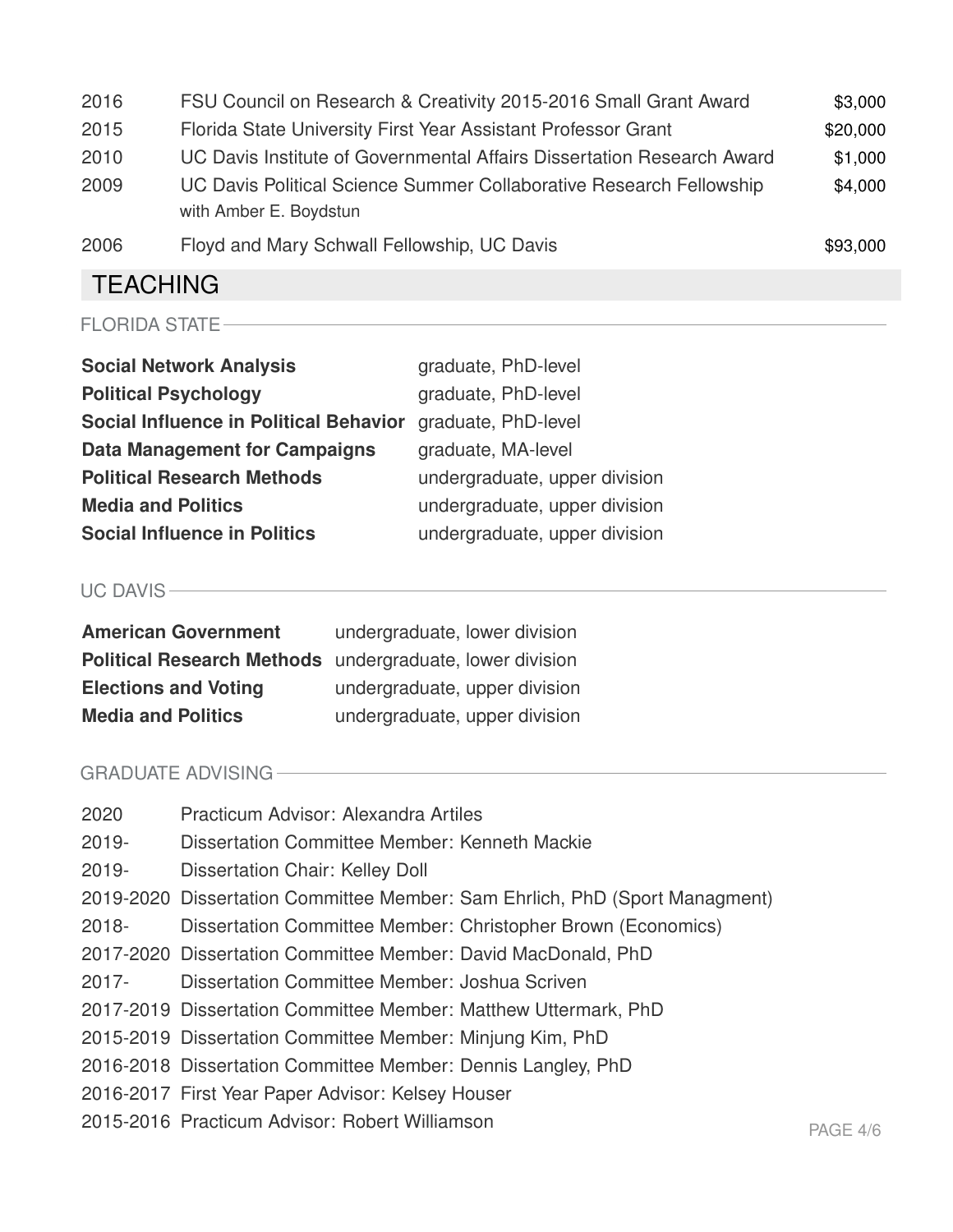2015-2016 First Year Paper Advisor: Jessica Parsons

2015 Dissertation Committee Member: Will Flanders, PhD

#### UNDERGRADUATE ADVISING

- 2019- Honors Thesis Co-Chair: Allison Bloomer
- 2018 Honors Thesis Member: Osvaldo Rodriguez
- 2018 Honors Thesis Member: Kevin Monell
- 2017-18 Honors Thesis Member: Edward Bonahue
- 2017-18 Honors Thesis Member: Megan Comunale
- 2015-16 Honors Thesis Member: Katherine Holland

### **SERVICE**

REVIEWER

American Journal of Political Science, American Politics Research, Behavior Research Methods, British Journal of Political Science, Communication Research, Electoral Studies, International Journal of Communication, Journal of Elections and Public Opinion, Journal of Experimental Political Science, Journal of Politics, National Science Foundation, PLoS ONE, Political Analysis, Political Behavior, Political Communication, Political Geography, Political Psychology, Political Research Quarterly, Political Science Research Methods, Political Science Quarterly, Political Studies, Public Choice, Public Opinion Quarterly, Research & Politics, Social Science Journal, Social Science Research, Time-sharing Experiments for the Social Sciences

#### OTHER PROFESSIONAL SERVICE

| 2019 | <b>Division Chair</b>              | <b>APSA Political Networks Section</b>           |
|------|------------------------------------|--------------------------------------------------|
| 2018 | Co-chair: Program Committee        | Annual Political Networks Workshops & Conference |
| 2017 | <b>Chair: Fellowship Committee</b> | Annual Political Networks Workshops & Conference |
| 2016 | Member: Fellowship Committee       | Annual Political Networks Workshops & Conference |
| 2015 | Member: Fellowship Committee       | Annual Political Networks Workshops & Conference |

#### DEPARTMENT/UNIVERSITY SERVICE

- 2018 Member: American Politics Search Committee
- 2016-2017 Member: Department of Political Science Executive Committee
- 2015-2016 Member: Department of Political Science Executive Committee
- 2015-2016 Member: Undergraduate Studies Committee
- 2015-2016 Member: American Politics Search Committee
- 2014-2015 Member: Undergraduate Studies Committee
- 2014-2015 Member: American Politics Search Committee